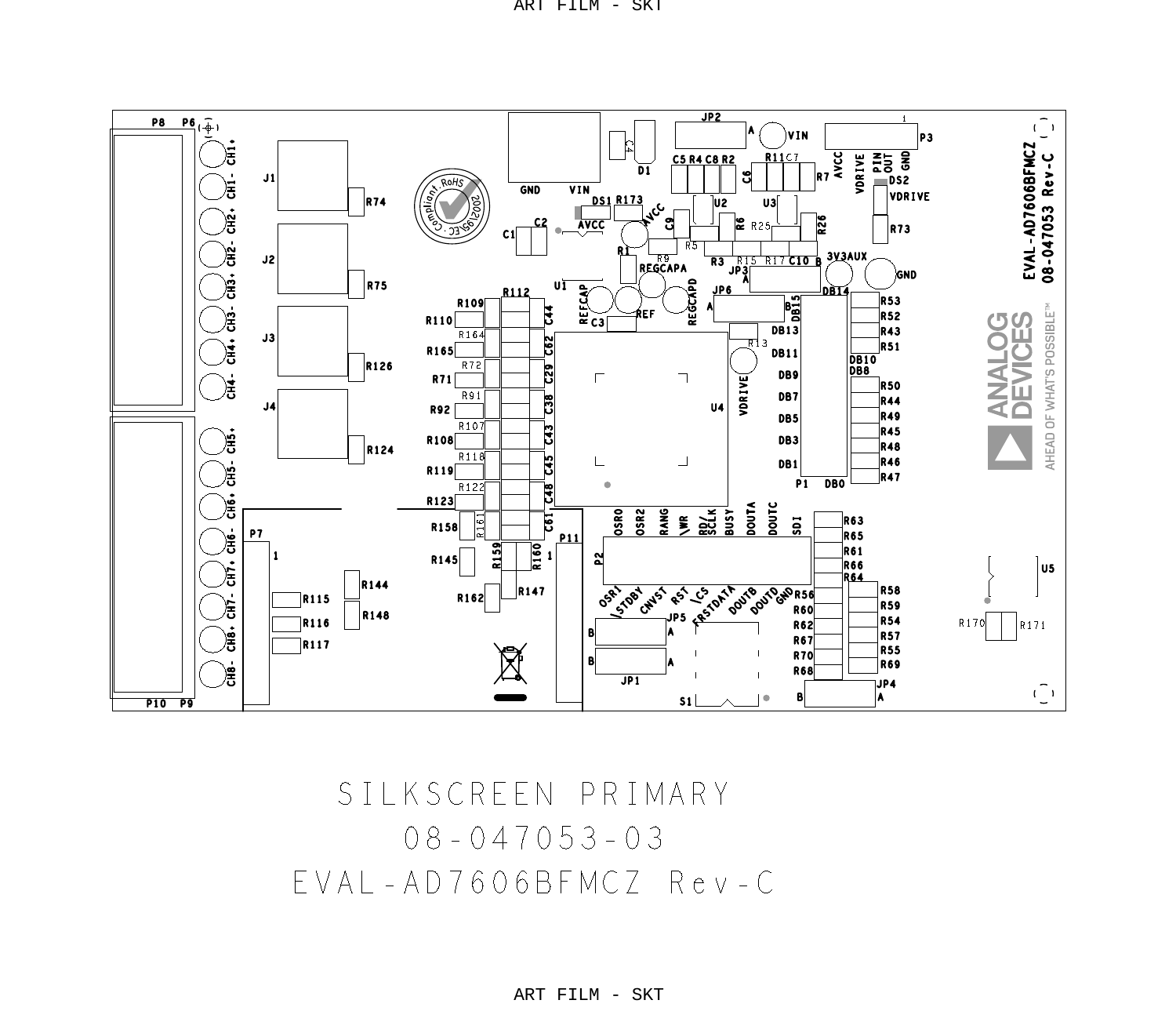ART FILM - L1\_TOP



08 - 047053 - 01 L1 PRIMARY EVAL-AD7606BFMCZ Rev-C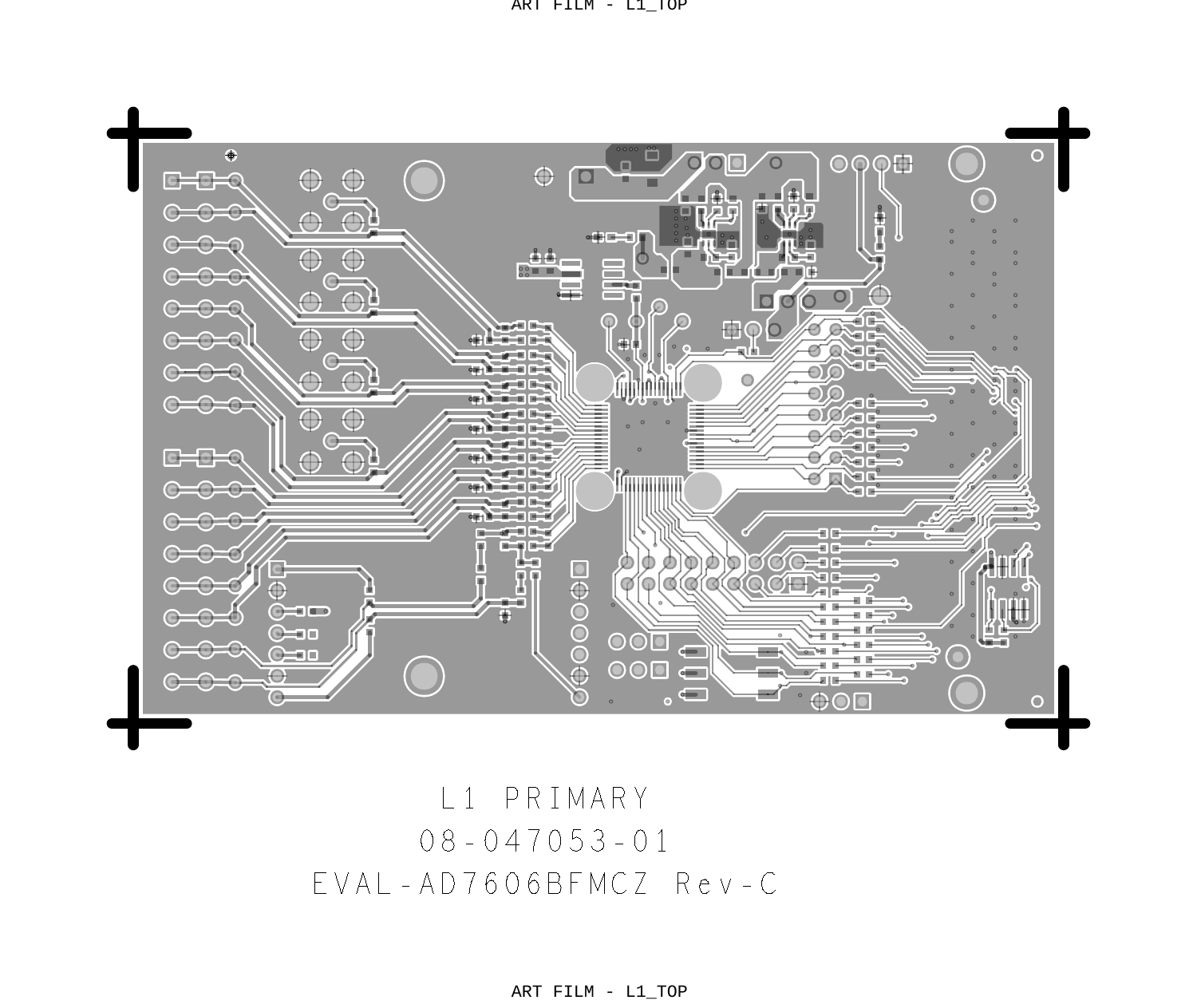ART FILM - L2\_GND



08 - 047053 - 07 L2 Internal GND EVAL-AD7606BFMCZ Rev-C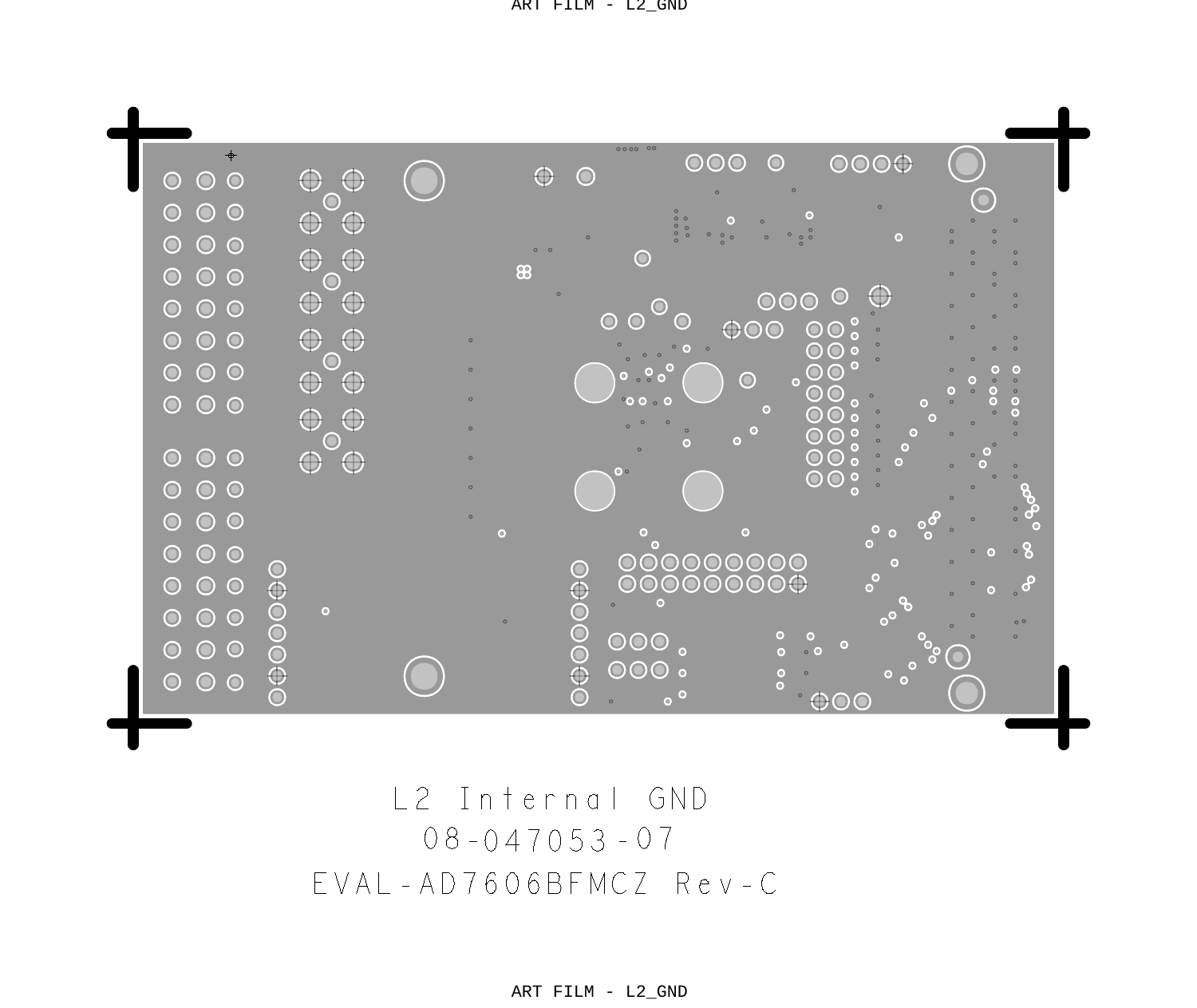ART FILM - L3\_PWR



08 - 047053 - 08 L3 Internal PWR EVAL-AD7606BFMCZ Rev-C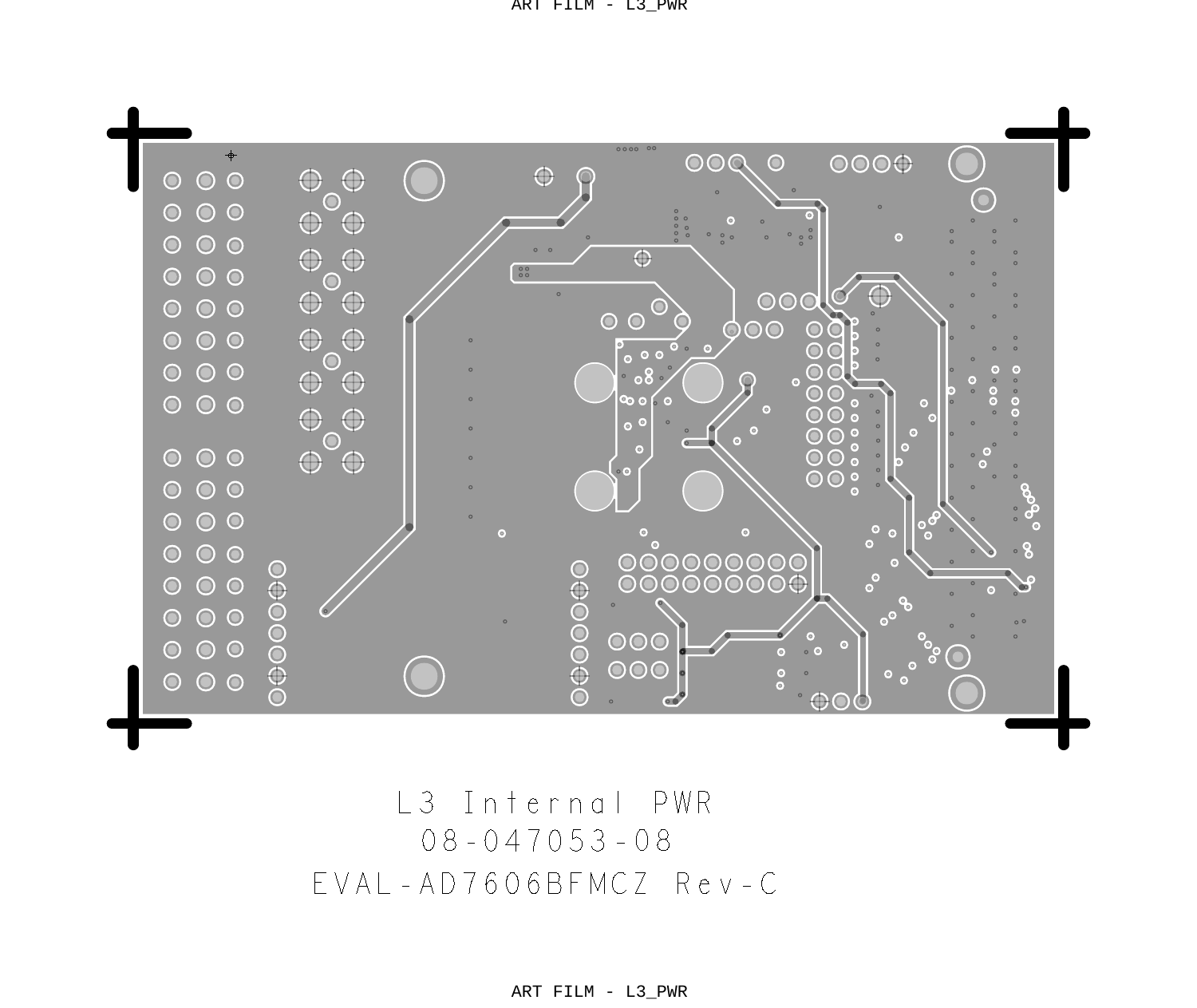ART FILM - L4\_BOT



08 - 047053 - 02 L4 SECONDARY EVAL-AD7606BFMCZ Rev-C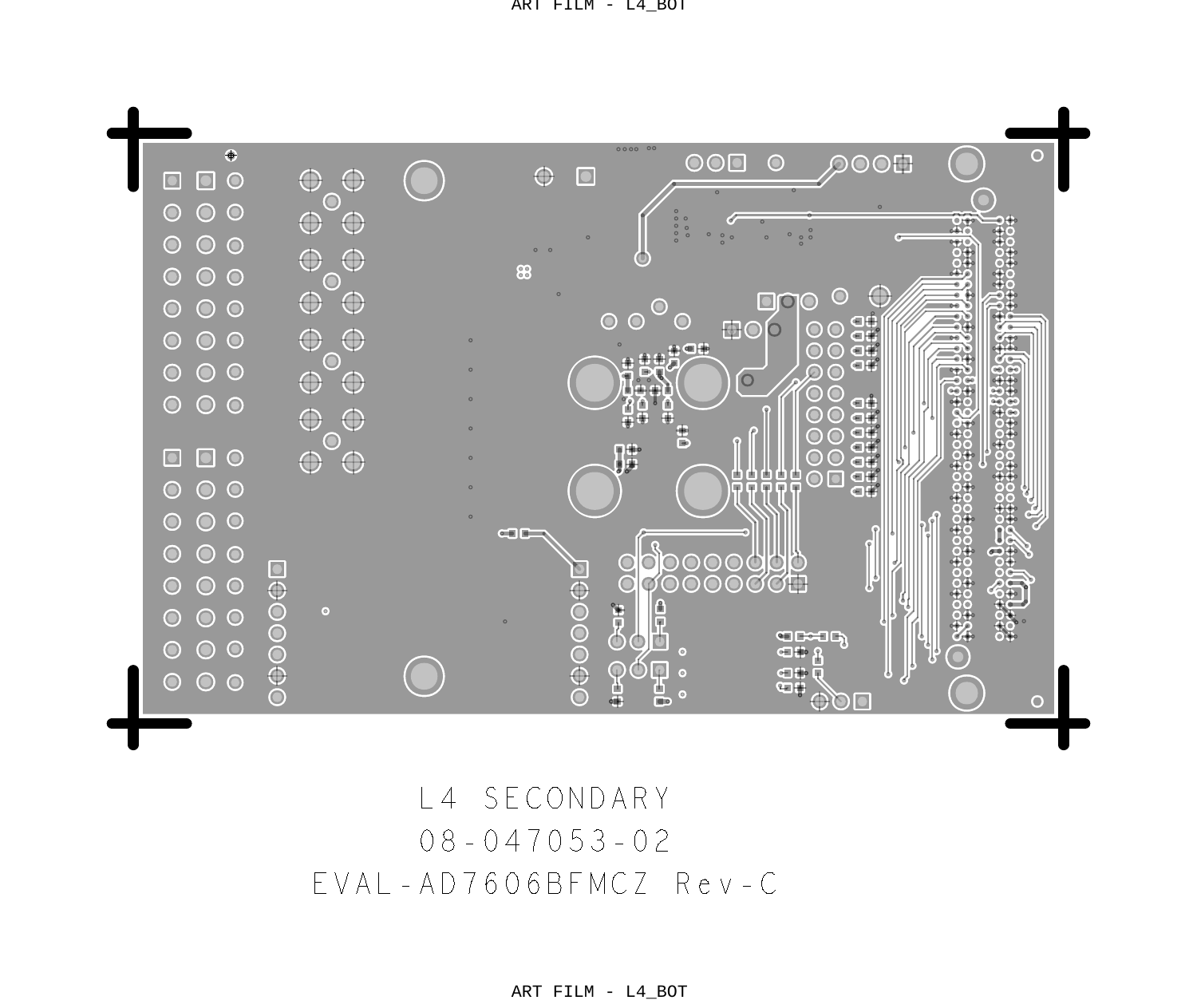

## $08 - 047053 - 05$ SILKSCREEN SECONDARY EVAL-AD7606BFMCZ Rev-C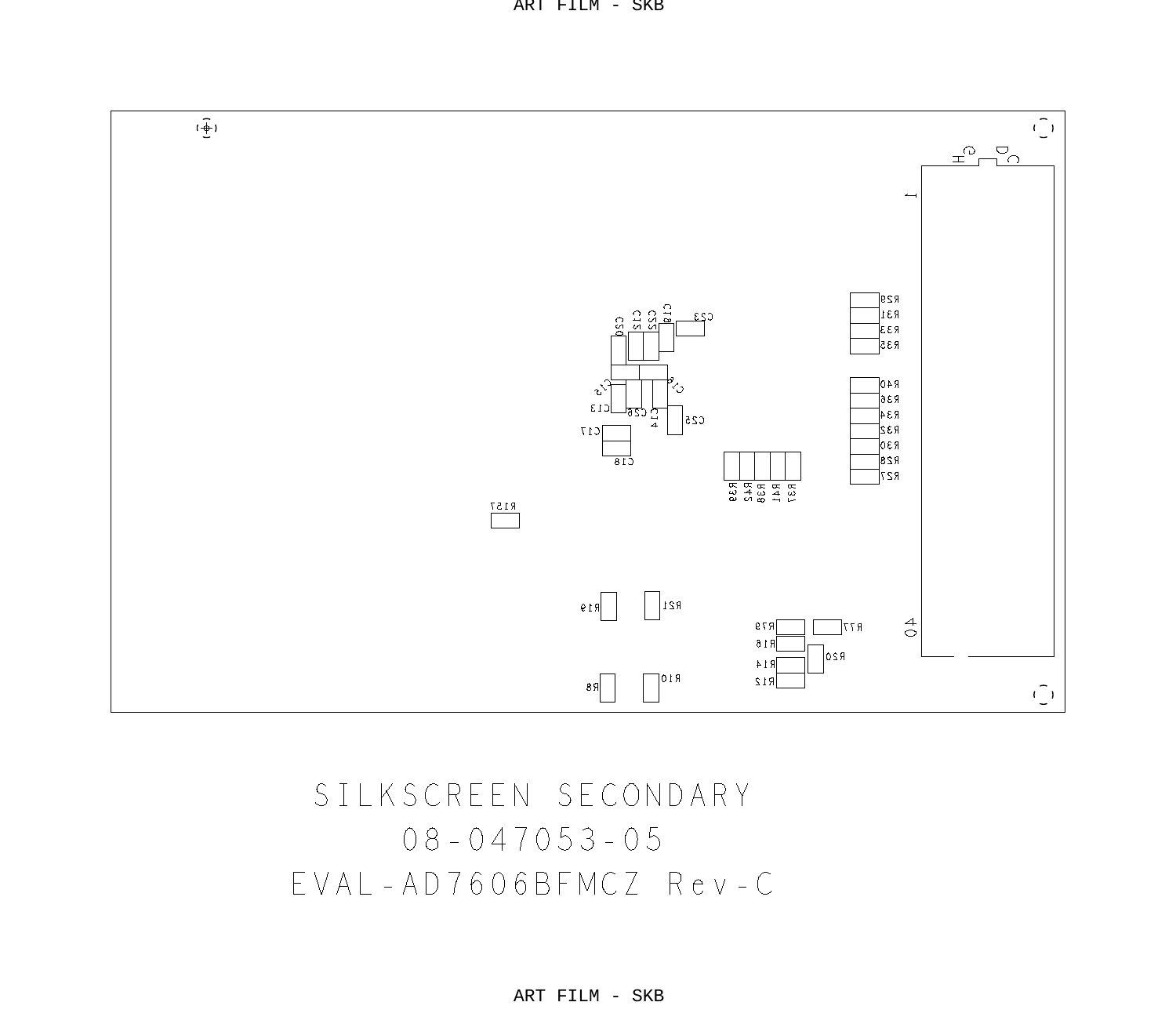| 00<br>00<br>8<br>8<br>00<br>0.0<br>00<br>00<br>$\ddot{\bullet} \ddot{\bullet}$<br>őŏ.<br>00<br>00<br>00<br>00<br>00<br>0.0<br>8<br>8<br>日目<br>日目<br>00<br>00<br>$\frac{1}{1}$<br>8<br>$-111$<br>日目<br>日目<br>ш<br>×<br>$\mathbb{R}^n$<br>00<br>日目<br>m.<br>őŏ.<br>00<br>$- - 0.0$<br>00<br>00<br>日目<br>щ<br>ш<br>u,<br>00<br>ш<br>日目<br>ш<br>m.<br>00<br>$\otimes$<br>ш<br>日目<br>00<br>88<br>ш<br>00<br>日目<br>日目<br>00<br>00<br>医肌<br>用用<br>$\ddot{\bullet} \ddot{\bullet}$<br>00<br><b></b><br>日目<br>88<br>$\frac{1}{10}$<br><b></b><br>$\mathbb{R}^n$<br>00<br>00<br>0.0<br>00<br>88<br>00<br>日目<br>0.0<br>00<br>00<br>00<br>00<br>88<br>$\ddot{\phantom{0}}$<br>00<br>$\ddot{\bullet}$<br>00<br>00<br>$\begin{array}{c} 0 & 0 \\ 0 & 0 \end{array}$<br>00<br>ш<br>ш<br>ōŏ<br>m.<br>ш<br>0.0<br>0.0<br><b>BR BR</b><br>00<br>00<br>日目<br>ш<br>$0.0 - 0.0$<br>日目<br>ш<br>ш<br>$\bullet$<br>×<br>ш | ٠ | ۰ |
|---------------------------------------------------------------------------------------------------------------------------------------------------------------------------------------------------------------------------------------------------------------------------------------------------------------------------------------------------------------------------------------------------------------------------------------------------------------------------------------------------------------------------------------------------------------------------------------------------------------------------------------------------------------------------------------------------------------------------------------------------------------------------------------------------------------------------------------------------------------------------------------------------|---|---|
|                                                                                                                                                                                                                                                                                                                                                                                                                                                                                                                                                                                                                                                                                                                                                                                                                                                                                                   |   |   |
|                                                                                                                                                                                                                                                                                                                                                                                                                                                                                                                                                                                                                                                                                                                                                                                                                                                                                                   |   |   |
|                                                                                                                                                                                                                                                                                                                                                                                                                                                                                                                                                                                                                                                                                                                                                                                                                                                                                                   |   |   |
|                                                                                                                                                                                                                                                                                                                                                                                                                                                                                                                                                                                                                                                                                                                                                                                                                                                                                                   |   |   |
|                                                                                                                                                                                                                                                                                                                                                                                                                                                                                                                                                                                                                                                                                                                                                                                                                                                                                                   |   |   |
|                                                                                                                                                                                                                                                                                                                                                                                                                                                                                                                                                                                                                                                                                                                                                                                                                                                                                                   |   |   |
|                                                                                                                                                                                                                                                                                                                                                                                                                                                                                                                                                                                                                                                                                                                                                                                                                                                                                                   |   |   |
|                                                                                                                                                                                                                                                                                                                                                                                                                                                                                                                                                                                                                                                                                                                                                                                                                                                                                                   |   |   |

## $08 - 047053 - 10$ PASTEMASK SECONDARY EVAL-AD7606BFMCZ Rev-C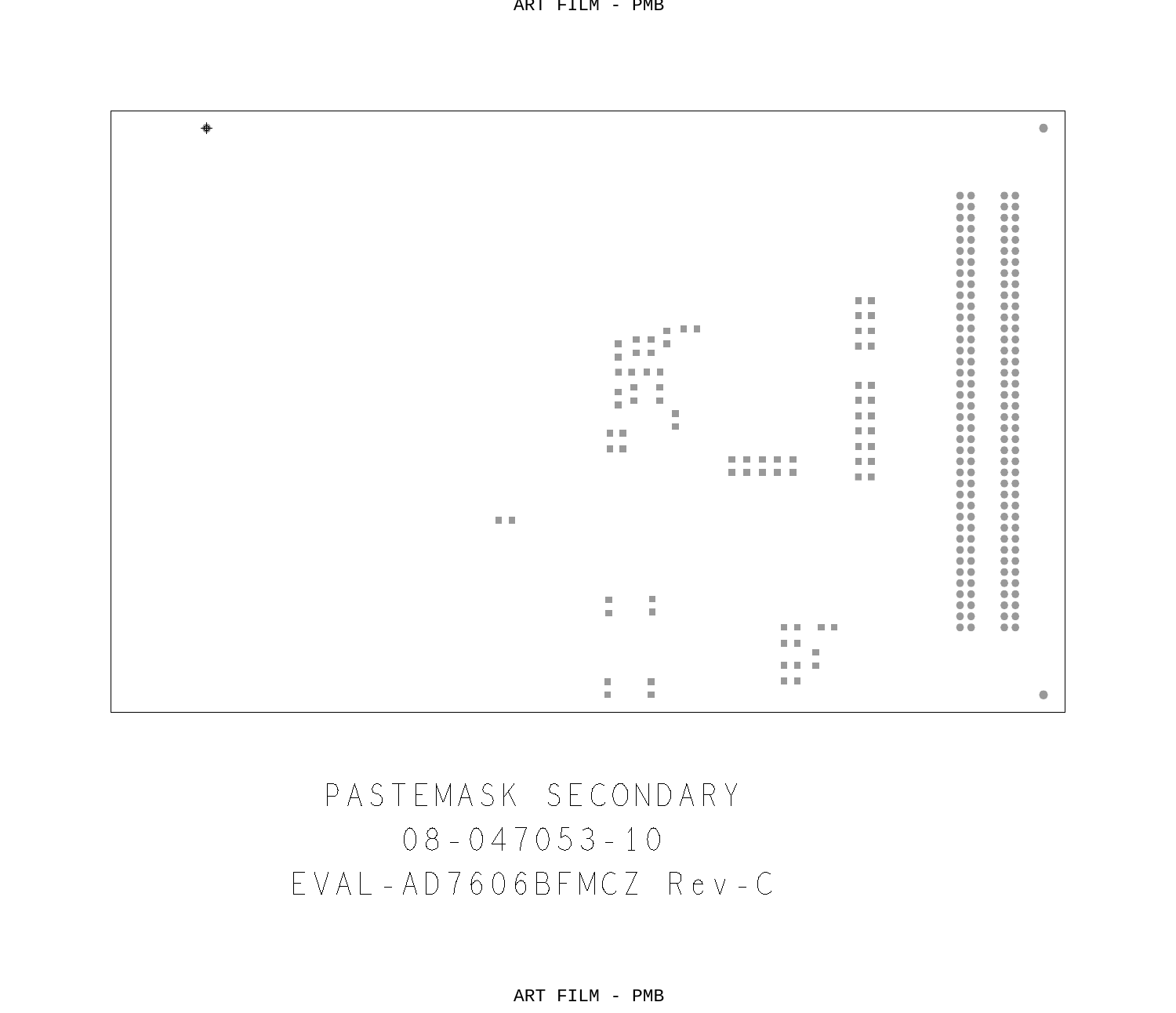٠  $\alpha$  $\mathcal{L}_{\mathcal{A}}$ ă m. *B. B. B. B.* **B R R B** *<u>A A A A</u>* . . . . J. m.  $\pm 1$ Ш ÷ n, **DOM: NO** 冊 ₩.  $\equiv$  $\overline{\phantom{a}}$  $\alpha$ ×.  $\alpha \rightarrow \alpha$ 0.0 m 8. K. H  $\alpha$  $\frac{1}{2}$ **COL** 99 E I  $\mathbf{u}$ **CONTRACTOR**  $\sim$  10 **COL** ÷.  $\sim$  $\sim$ m R m. ÷ n n  $\alpha \in \mathbb{R}$  ,  $\alpha$  $\mathbb{R}$ . . . . . .  $\mathbb{R}$ n n  $\mathbf{H}$ m. n n ×  $\alpha$  . m. a a m. m. **DOM: N**  $\alpha$ m. n n **D** n e ■ 見見 ■ **THE REAL** n e na Santa n e ■ 日本 ■ n e  $\alpha$ . . . . . .  $\mathbb{R}$  $\alpha$  $\sim 100$  m m, n e m. 日目  $\mathbf{m}$ и в n e a a f. m. m i **III** n n **D** u u ×  $\mathbb{R}$ × n n ÷ n n a a **THE** ×.  $\sim$ r. ■■ a a r. m. × a a ÷ a R  $\mathbb{R}$ a a Ш  $\pm$  10 ÷ ēΞ  $\mathbb{R}$  $\alpha$  $\mathbf{u}$  $\mathbf{m}$ 無理  $\mathbf{H}$ a a БŦ.  $\mathbb{R}$  $\overline{\phantom{a}}$ m.  $\alpha$  is  $\mathbb{R}$ ĩΘ n n **Contract COL**  $\mathbf{u}$  $\alpha$  is **College COL**  $\bullet$ 

> 08-047053-09 PASTEMASK PRIMARY EVAL-AD7606BFMCZ Rev-C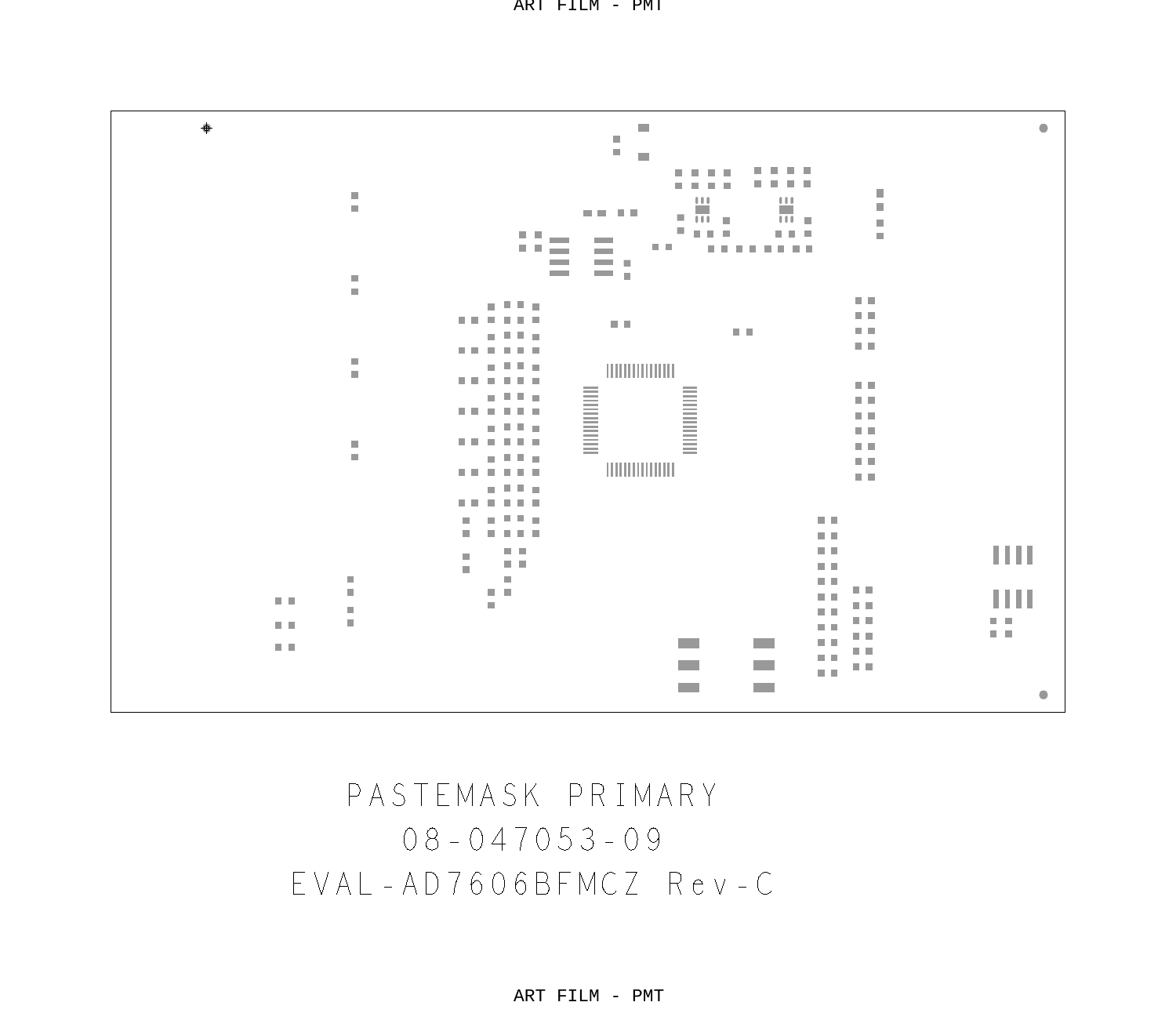

 $08 - 047053 - 06$ SOLDERMASK SECONDARY EVAL-AD7606BFMCZ Rev-C